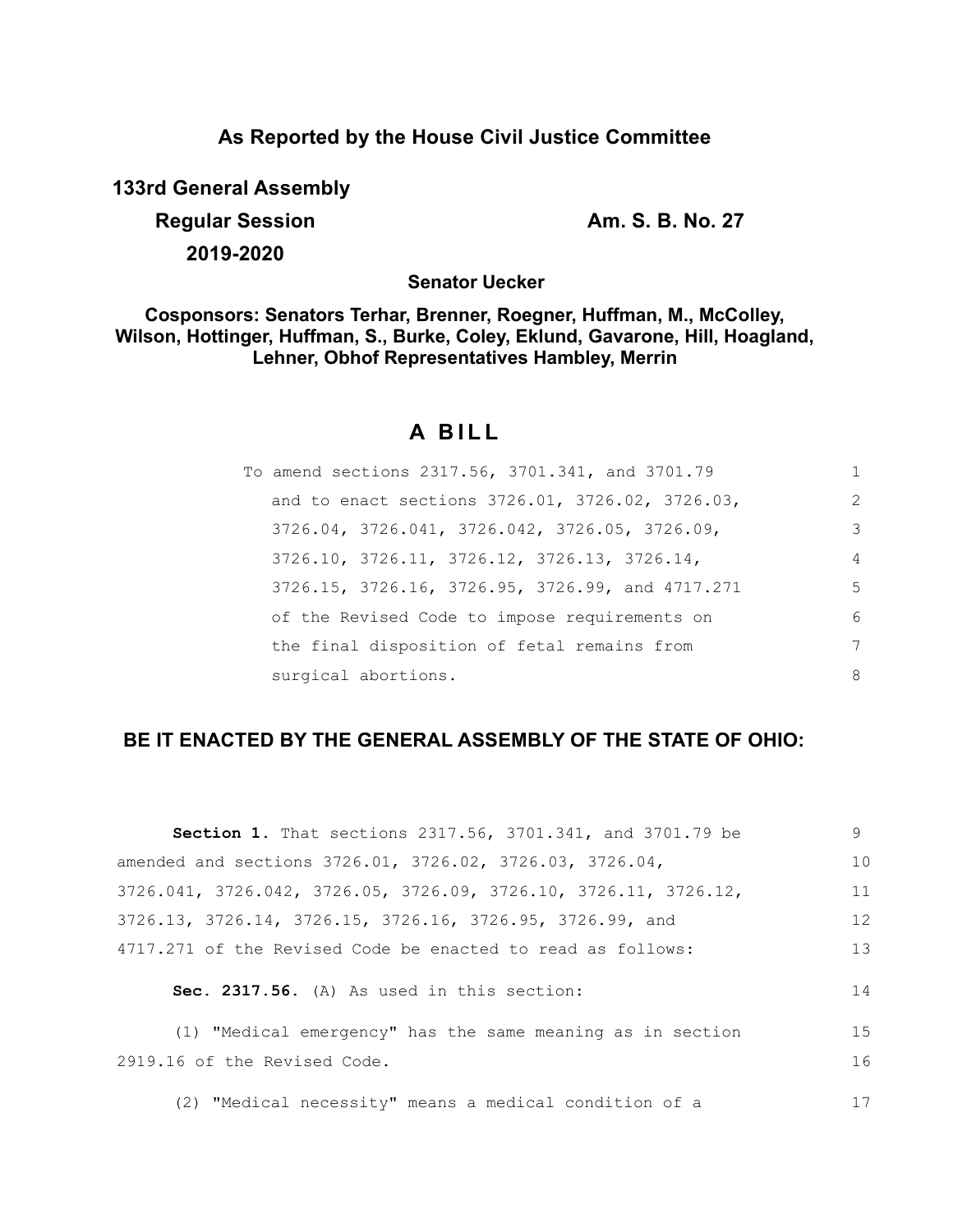#### **Am. S. B. No. 27** Page 2 **As Reported by the House Civil Justice Committee**

pregnant woman that, in the reasonable judgment of the physician who is attending the woman, so complicates the pregnancy that it necessitates the immediate performance or inducement of an abortion. 18 19 20 21

(3) "Probable gestational age of the zygote, blastocyte, embryo, or fetus" means the gestational age that, in the judgment of a physician, is, with reasonable probability, the gestational age of the zygote, blastocyte, embryo, or fetus at the time that the physician informs a pregnant woman pursuant to division (B)(1)(b) of this section.

(B) Except when there is a medical emergency or medical necessity, an abortion shall be performed or induced only if all of the following conditions are satisfied:

(1) At least twenty-four hours prior to the performance or inducement of the abortion, a physician meets with the pregnant woman in person in an individual, private setting and gives her an adequate opportunity to ask questions about the abortion that will be performed or induced. At this meeting, the physician shall inform the pregnant woman, verbally or, if she is hearing impaired, by other means of communication, of all of the following: 31 32 33 34 35 36 37 38

(a) The nature and purpose of the particular abortion procedure to be used and the medical risks associated with that procedure; 39 40 41

```
(b) The probable gestational age of the zygote,
blastocyte, embryo, or fetus;
                                                                            42
                                                                            43
```
(c) The medical risks associated with the pregnant woman carrying the pregnancy to term. 44 45

The meeting need not occur at the facility where the

28 29 30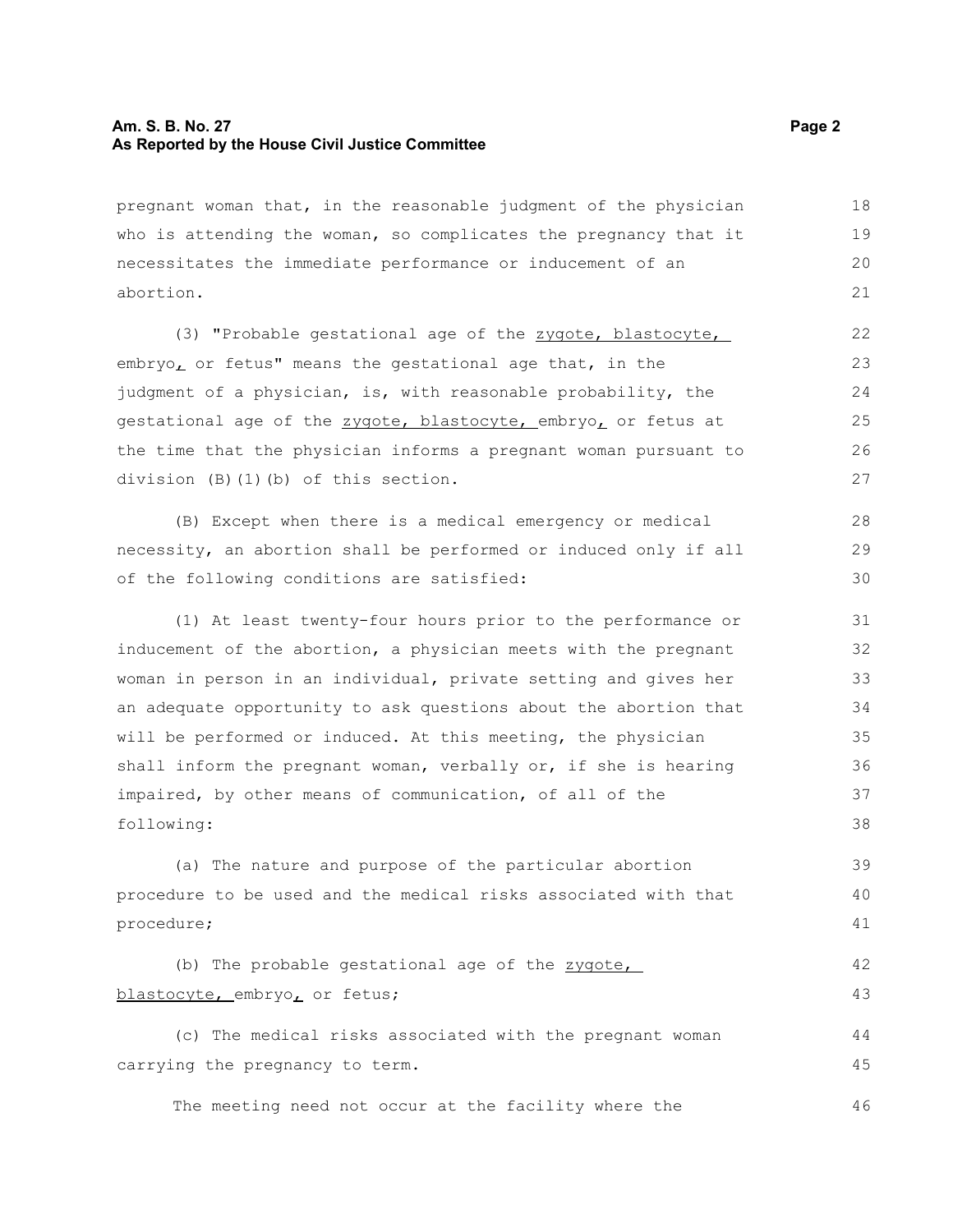#### **Am. S. B. No. 27** Page 3 **As Reported by the House Civil Justice Committee**

abortion is to be performed or induced, and the physician involved in the meeting need not be affiliated with that facility or with the physician who is scheduled to perform or induce the abortion. 47 48 49 50

(2) At least twenty-four hours prior to the performance or inducement of the abortion, the physician who is to perform or induce the abortion or the physician's agent does each of the following in person, by telephone, by certified mail, return receipt requested, or by regular mail evidenced by a certificate of mailing: 51 52 53 54 55 56

(a) Inform the pregnant woman of the name of the physician who is scheduled to perform or induce the abortion; 57 58

(b) Give the pregnant woman copies of the published materials described in division (C) of this section; 59 60

(c) Inform the pregnant woman that the materials given pursuant to division (B)(2)(b) of this section are published by the state and that they describe the zygote, blastocyte, embryo, or fetus and list agencies that offer alternatives to abortion. The pregnant woman may choose to examine or not to examine the materials. A physician or an agent of a physician may choose to be disassociated from the materials and may choose to comment or not comment on the materials. 61 62 63 64 65 66 67 68

(3) If it has been determined that the unborn human individual the pregnant woman is carrying has a detectable fetal heartbeat, the physician who is to perform or induce the abortion shall comply with the informed consent requirements in section 2919.194 of the Revised Code in addition to complying with the informed consent requirements in divisions  $(B)(1)$ ,  $(2)$ , (4), and (5) of this section. 69 70 71 72 73 74 75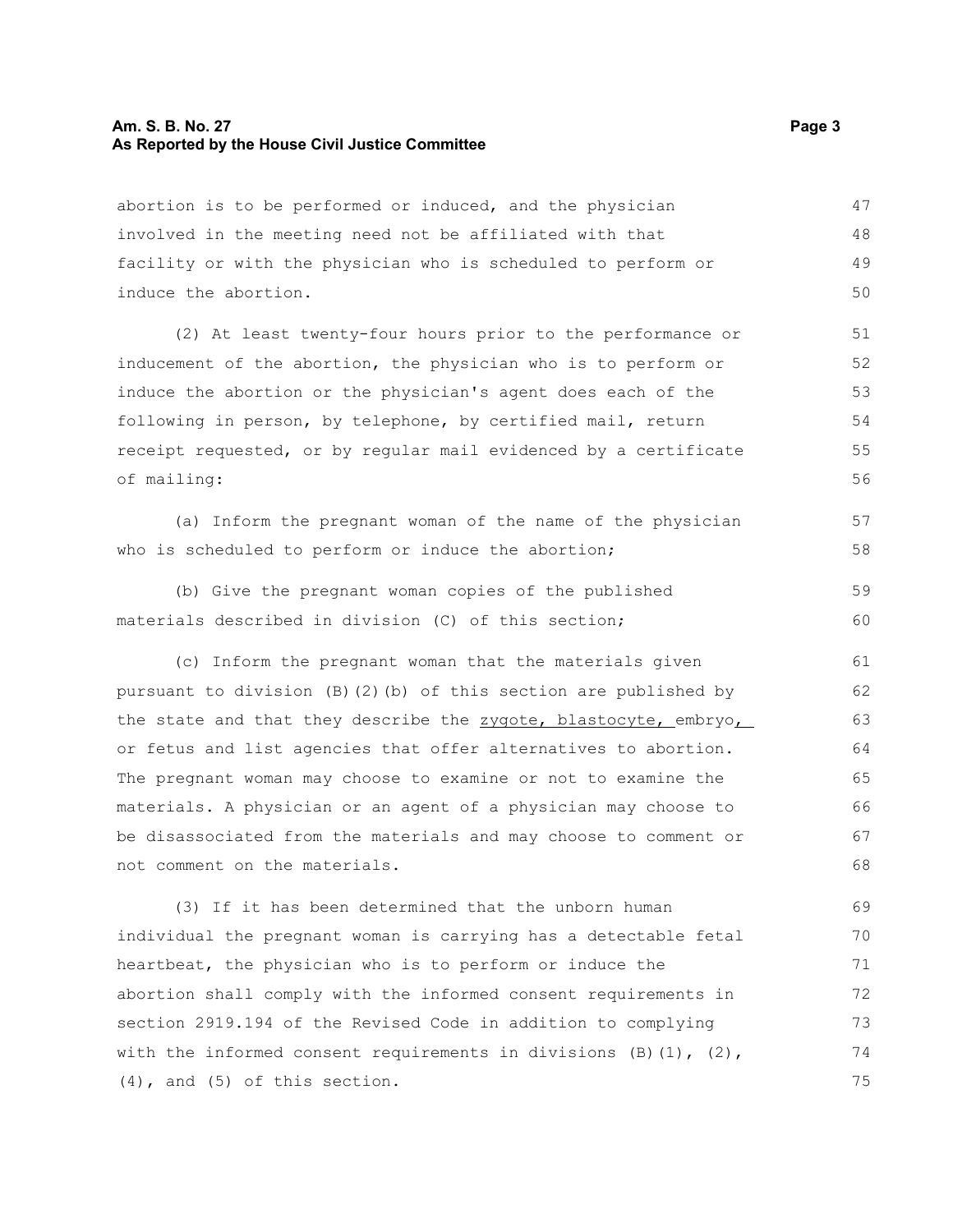### **Am. S. B. No. 27** Page 4 **As Reported by the House Civil Justice Committee**

| (4) Prior to the performance or inducement of the                 | 76  |
|-------------------------------------------------------------------|-----|
| abortion, the pregnant woman signs a form consenting to the       | 77  |
| abortion and certifies both all of the following on that form:    | 78  |
| (a) She has received the information and materials                | 79  |
| described in divisions $(B)$ (1) and (2) of this section, and her | 80  |
| questions about the abortion that will be performed or induced    | 81  |
| have been answered in a satisfactory manner.                      | 82  |
| (b) She consents to the particular abortion voluntarily,          | 83  |
| knowingly, intelligently, and without coercion by any person,     | 84  |
| and she is not under the influence of any drug of abuse or        | 85  |
| alcohol.                                                          | 86  |
| (c) If the abortion will be performed or induced                  | 87  |
| surgically, she has been provided with the notification form      | 88  |
| described in division (A) of section 3726.14 of the Revised       | 89  |
| Code.                                                             | 90  |
| (d) If the abortion will be performed or induced                  | 91  |
| surgically and she desires to exercise the rights under division  | 92  |
| (A) of section 3726.03 of the Revised Code, she has completed     | 93  |
| the disposition determination under section 3726.04 or 3726.041   | 94  |
| of the Revised Code.                                              | 95  |
| A form shall be completed for each zygote, blastocyte,            | 96  |
| embryo, or fetus to be aborted. If a pregnant woman is carrying   | 97  |
| more than one zygote, blastocyte, embryo, or fetus, she shall     | 98  |
| sign a form for each zygote, blastocyte, embryo, or fetus to be   | 99  |
| <u>aborted.</u>                                                   | 100 |
| The form shall contain the name and contact information of        | 101 |
| the physician who provided to the pregnant woman the information  | 102 |
| described in division (B) (1) of this section.                    | 103 |
| (5) Prior to the performance or inducement of the                 | 104 |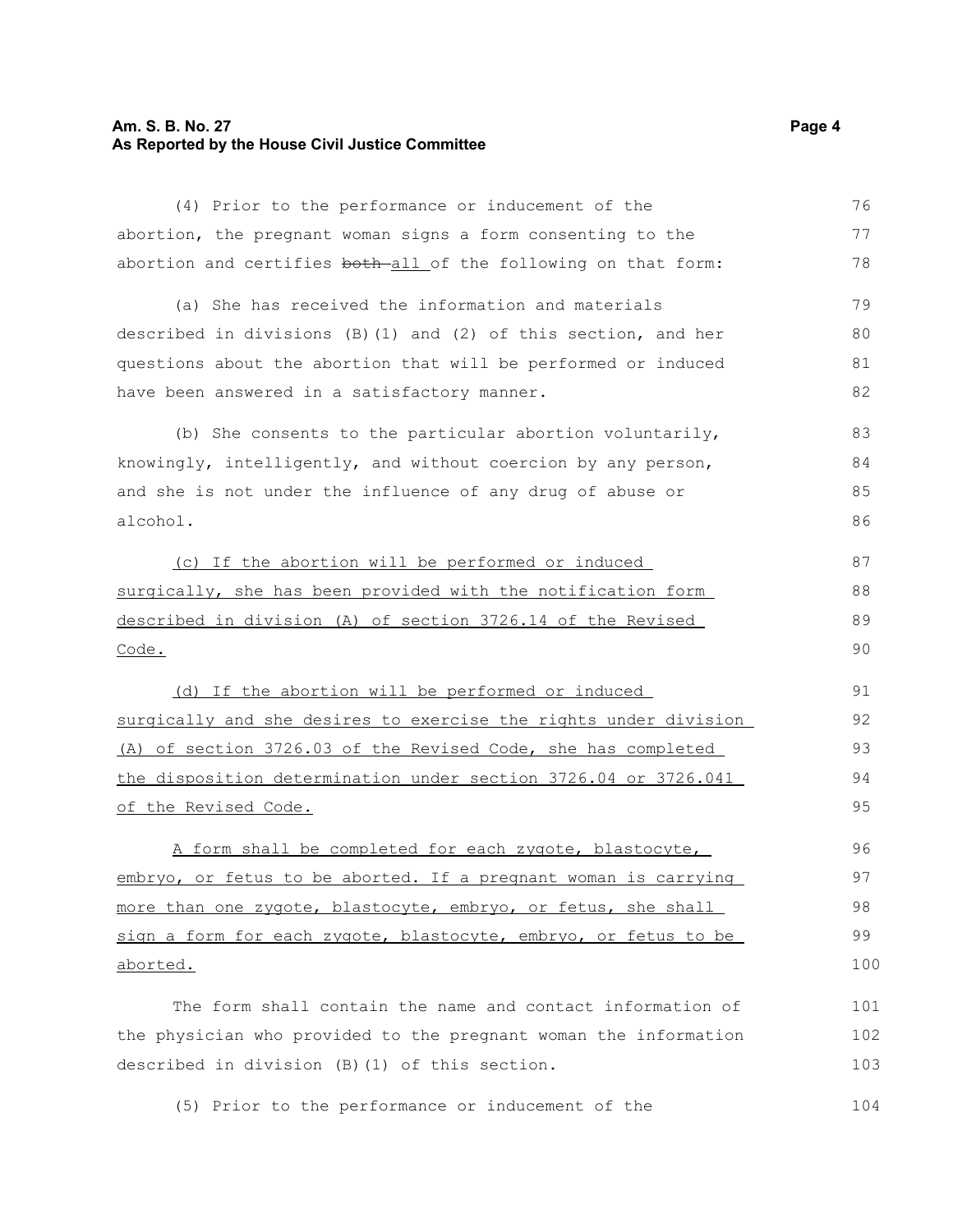#### **Am. S. B. No. 27** Page 5 **As Reported by the House Civil Justice Committee**

abortion, the physician who is scheduled to perform or induce the abortion or the physician's agent receives a copy of the pregnant woman's signed form on which she consents to the abortion and that includes the certification required by division (B)(4) of this section. 105 106 107 108 109

(C) The department of health shall publish in English and in Spanish, in a typeface large enough to be clearly legible, and in an easily comprehensible format, the following materials on the department's web site: 110 111 112 113

(1) Materials that inform the pregnant woman about family planning information, of publicly funded agencies that are available to assist in family planning, and of public and private agencies and services that are available to assist her through the pregnancy, upon childbirth, and while the child is dependent, including, but not limited to, adoption agencies. The materials shall be geographically indexed; include a comprehensive list of the available agencies, a description of the services offered by the agencies, and the telephone numbers and addresses of the agencies; and inform the pregnant woman about available medical assistance benefits for prenatal care, childbirth, and neonatal care and about the support obligations of the father of a child who is born alive. The department shall ensure that the materials described in division (C)(1) of this section are comprehensive and do not directly or indirectly promote, exclude, or discourage the use of any agency or service described in this division. 114 115 116 117 118 119 120 121 122 123 124 125 126 127 128 129 130

(2) Materials that inform the pregnant woman of the probable anatomical and physiological characteristics of the zygote, blastocyte, embryo, or fetus at two-week gestational increments for the first sixteen weeks of pregnancy and at four-131 132 133 134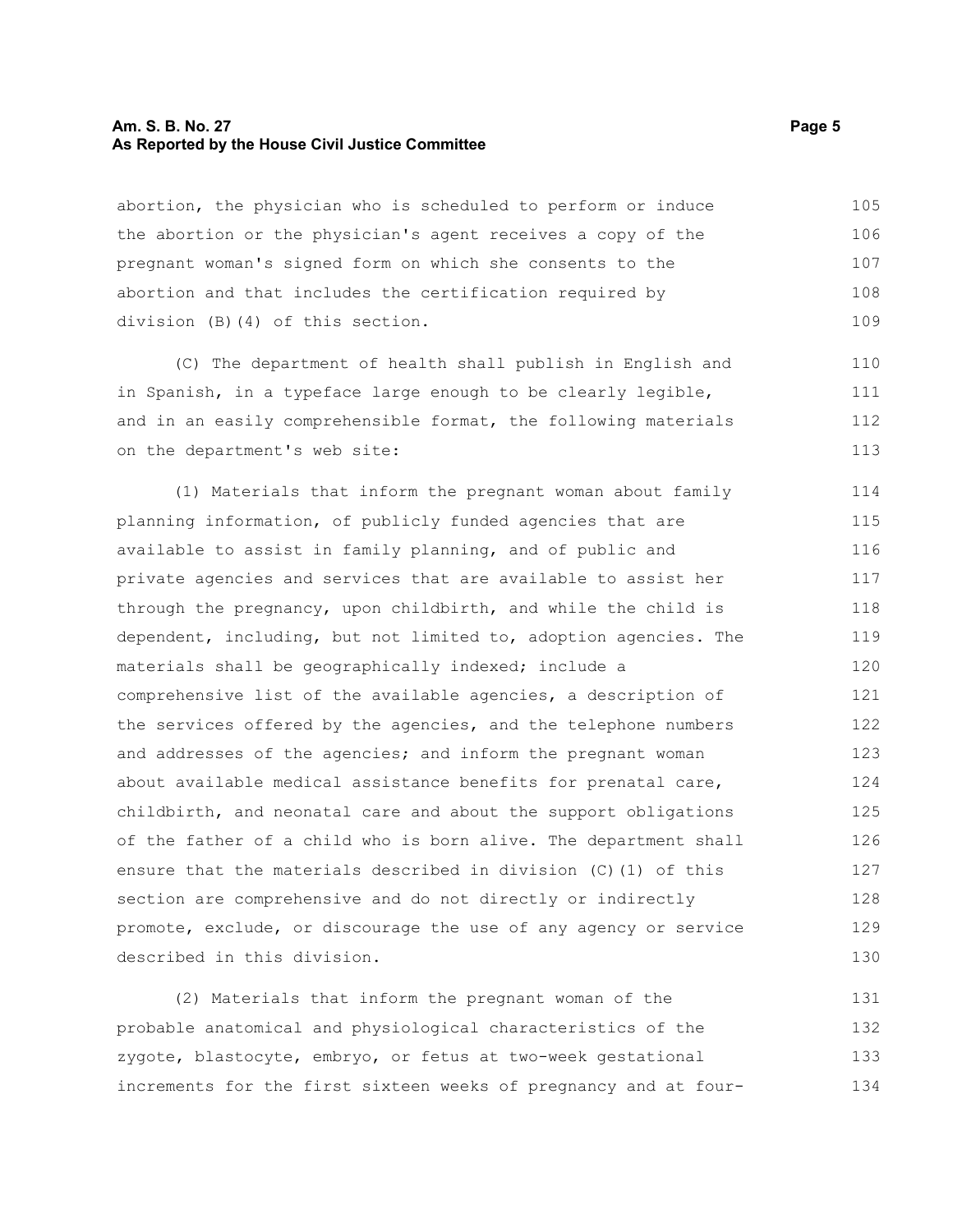#### **Am. S. B. No. 27** Page 6 **As Reported by the House Civil Justice Committee**

week gestational increments from the seventeenth week of pregnancy to full term, including any relevant information regarding the time at which the fetus possibly would be viable. The department shall cause these materials to be published after it consults with independent health care experts relative to the probable anatomical and physiological characteristics of a zygote, blastocyte, embryo, or fetus at the various gestational increments. The materials shall use language that is understandable by the average person who is not medically trained, shall be objective and nonjudgmental, and shall include only accurate scientific information about the zygote, blastocyte, embryo, or fetus at the various gestational increments. If the materials use a pictorial, photographic, or other depiction to provide information regarding the zygote, blastocyte, embryo, or fetus, the materials shall include, in a conspicuous manner, a scale or other explanation that is understandable by the average person and that can be used to determine the actual size of the zygote, blastocyte, embryo, or fetus at a particular gestational increment as contrasted with the depicted size of the zygote, blastocyte, embryo, or fetus at that gestational increment. 135 136 137 138 139 140 141 142 143 144 145 146 147 148 149 150 151 152 153 154 155

(D) Upon the submission of a request to the department of health by any person, hospital, physician, or medical facility for one copy of the materials published in accordance with division (C) of this section, the department shall make the requested copy of the materials available to the person, hospital, physician, or medical facility that requested the copy. 156 157 158 159 160 161 162

(E) If a medical emergency or medical necessity compels the performance or inducement of an abortion, the physician who will perform or induce the abortion, prior to its performance or 163 164 165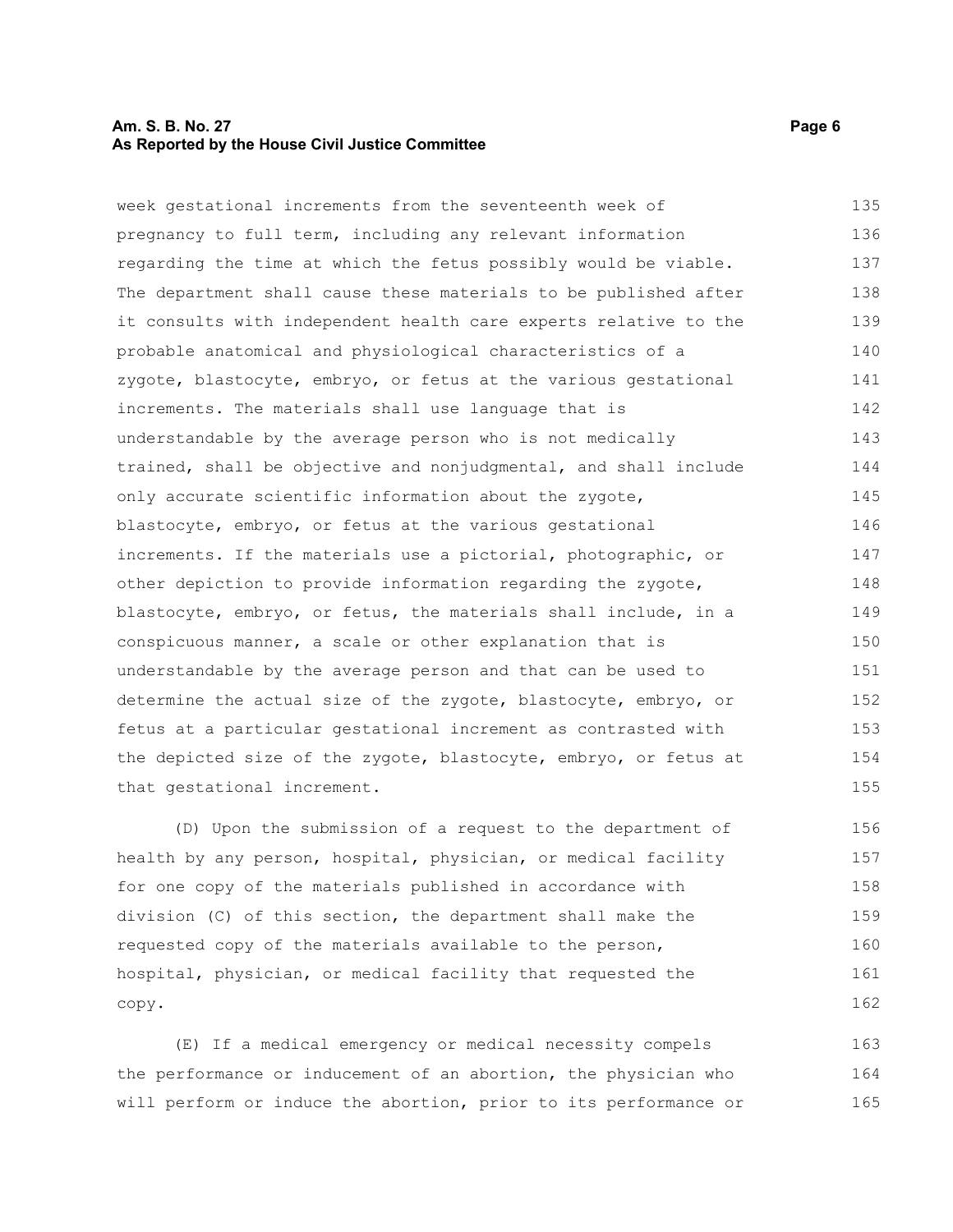#### **Am. S. B. No. 27** Page 7 **As Reported by the House Civil Justice Committee**

inducement if possible, shall inform the pregnant woman of the medical indications supporting the physician's judgment that an immediate abortion is necessary. Any physician who performs or induces an abortion without the prior satisfaction of the conditions specified in division (B) of this section because of a medical emergency or medical necessity shall enter the reasons for the conclusion that a medical emergency or medical necessity exists in the medical record of the pregnant woman. 166 167 168 169 170 171 172 173

(F) If the conditions specified in division (B) of this section are satisfied, consent to an abortion shall be presumed to be valid and effective. 174 175 176

(G) The performance or inducement of an abortion without the prior satisfaction of the conditions specified in division (B) of this section does not constitute, and shall not be construed as constituting, a violation of division (A) of section 2919.12 of the Revised Code. The failure of a physician to satisfy the conditions of division (B) of this section prior to performing or inducing an abortion upon a pregnant woman may be the basis of both of the following: 177 178 179 180 181 182 183 184

(1) A civil action for compensatory and exemplary damages as described in division (H) of this section;

(2) Disciplinary action under section 4731.22 of the Revised Code. 187 188

(H)(1) Subject to divisions (H)(2) and (3) of this section, any physician who performs or induces an abortion with actual knowledge that the conditions specified in division (B) of this section have not been satisfied or with a heedless indifference as to whether those conditions have been satisfied is liable in compensatory and exemplary damages in a civil 189 190 191 192 193 194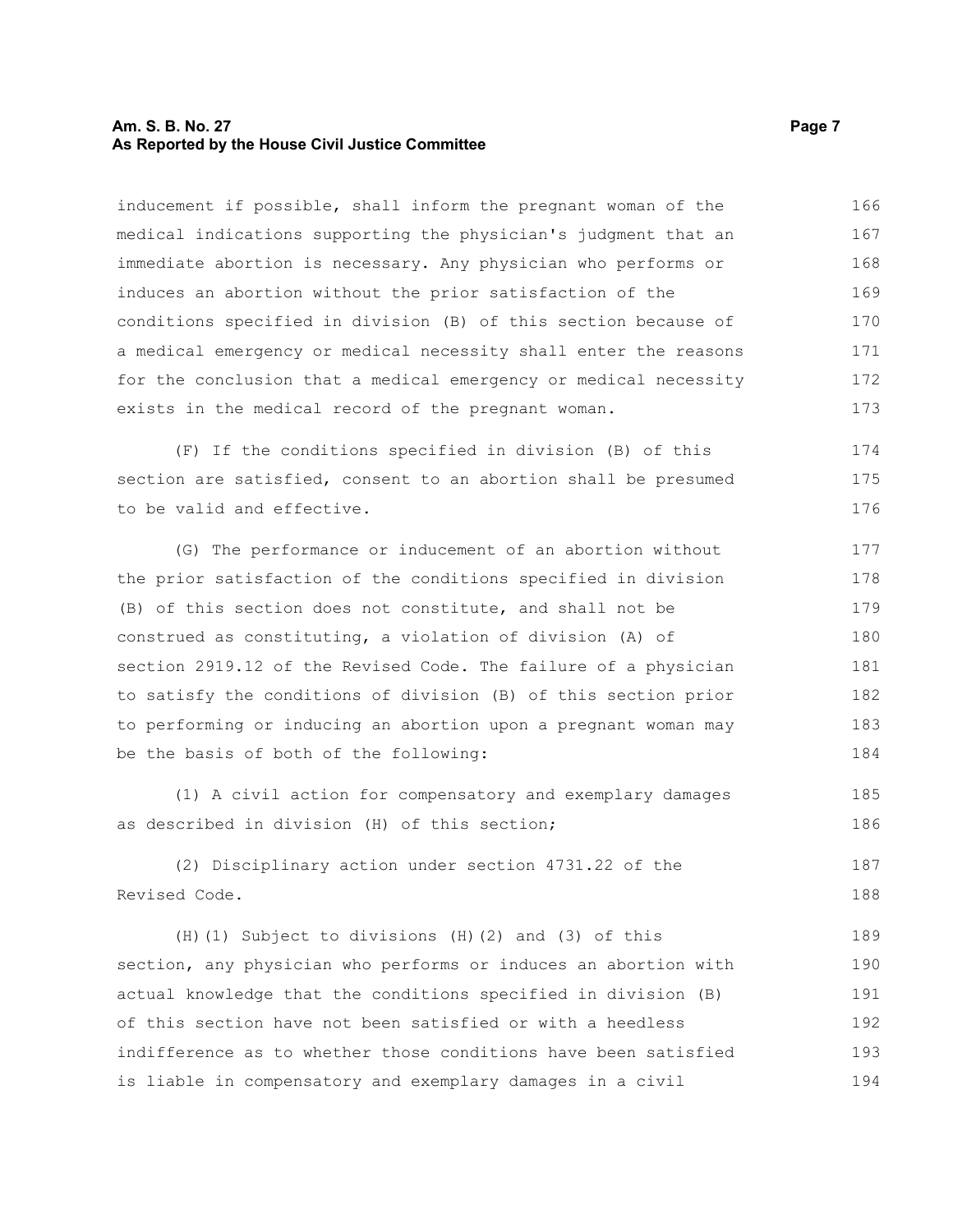#### **Am. S. B. No. 27** Page 8 **As Reported by the House Civil Justice Committee**

action to any person, or the representative of the estate of any person, who sustains injury, death, or loss to person or property as a result of the failure to satisfy those conditions. In the civil action, the court additionally may enter any injunctive or other equitable relief that it considers appropriate. 195 196 197 198 199 200

(2) The following shall be affirmative defenses in a civil action authorized by division (H)(1) of this section:

(a) The physician performed or induced the abortion under the circumstances described in division (E) of this section. 203 204

(b) The physician made a good faith effort to satisfy the conditions specified in division (B) of this section. 205 206

(3) An employer or other principal is not liable in damages in a civil action authorized by division (H)(1) of this section on the basis of the doctrine of respondeat superior unless either of the following applies: 207 208 209 210

(a) The employer or other principal had actual knowledge or, by the exercise of reasonable diligence, should have known that an employee or agent performed or induced an abortion with actual knowledge that the conditions specified in division (B) of this section had not been satisfied or with a heedless indifference as to whether those conditions had been satisfied. 211 212 213 214 215 216

(b) The employer or other principal negligently failed to secure the compliance of an employee or agent with division (B) of this section. 217 218 219

(4) Notwithstanding division (E) of section 2919.12 of the Revised Code, the civil action authorized by division (H)(1) of this section shall be the exclusive civil remedy for persons, or the representatives of estates of persons, who allegedly sustain 220 221 222 223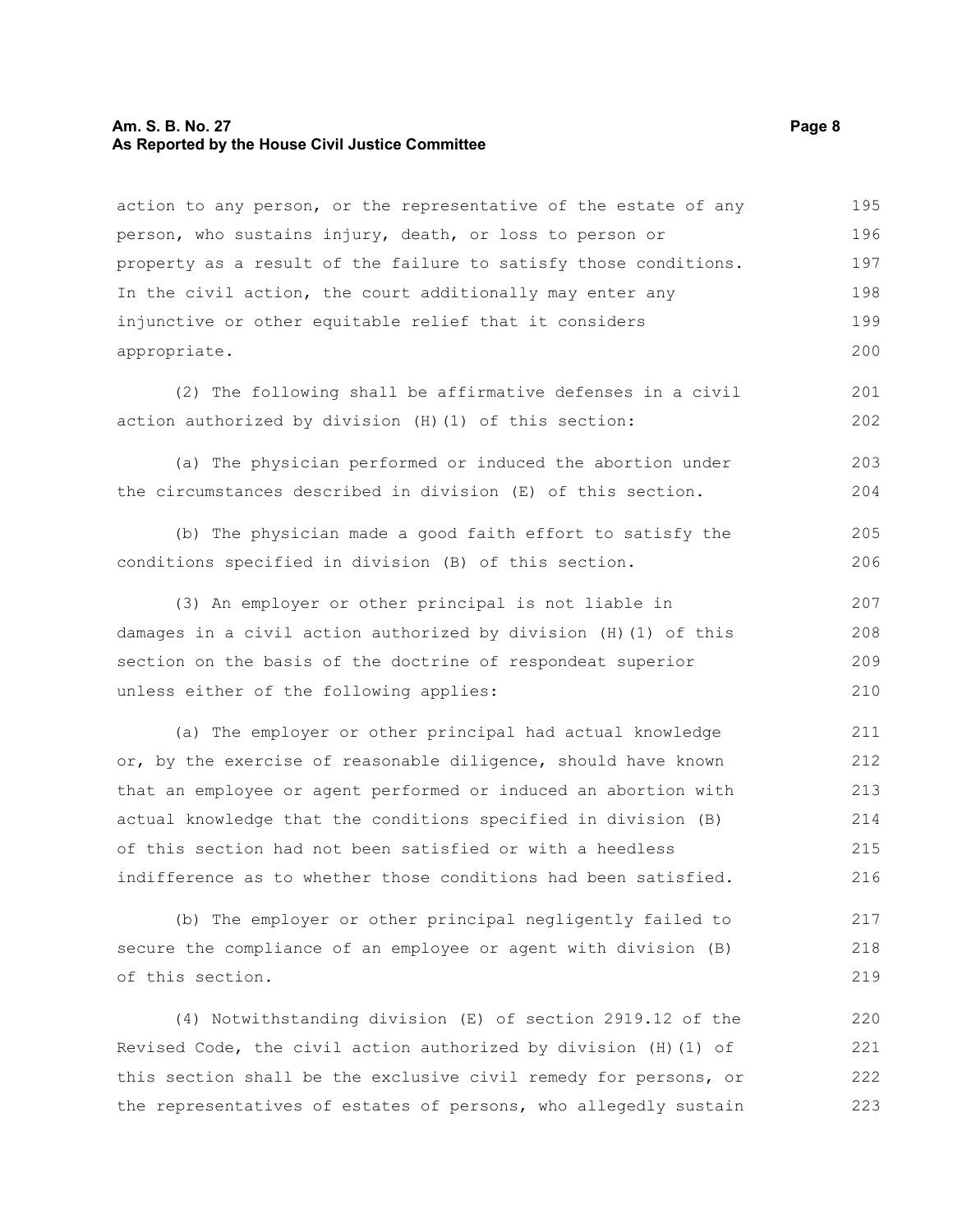injury, death, or loss to person or property as a result of a failure to satisfy the conditions specified in division (B) of this section. (I) The department of job and family services shall prepare and conduct a public information program to inform women of all available governmental programs and agencies that provide services or assistance for family planning, prenatal care, child care, or alternatives to abortion. **Sec. 3701.341.** (A) The director of health, pursuant to Chapter 119. and consistent with Chapter 3726. and section 2317.56 of the Revised Code, shall adopt rules relating to abortions and the following subjects: (1) Post-abortion procedures to protect the health of the pregnant woman; (2) Pathological reports; (3) Humane disposition of the product of human conception; (4) Counseling. (B) The director of health shall implement the rules and shall apply to the court of common pleas for temporary or permanent injunctions restraining a violation or threatened violation of the rules. This action is an additional remedy not dependent on the adequacy of the remedy at law. **Sec. 3701.79.** (A) As used in this section: (1) "Abortion" has the same meaning as in section 2919.11 of the Revised Code. (2) "Abortion report" means a form completed pursuant to division (C) of this section. 224 225 226 227 228 229 230 231 232 233 234 235 236 237 238 239 240 241 242 243 244 245 246 247 248 249 250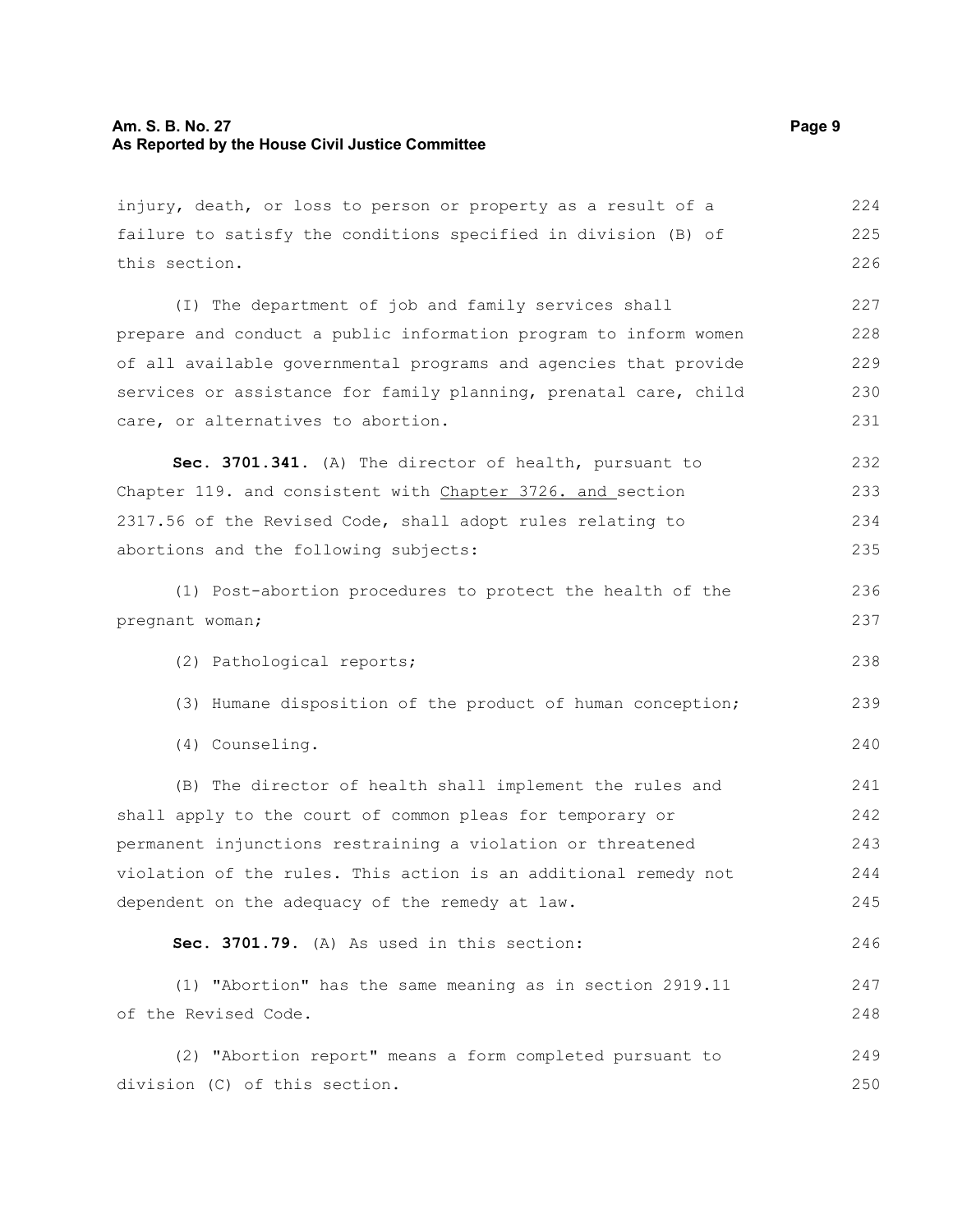#### **Am. S. B. No. 27 Page 10 As Reported by the House Civil Justice Committee**

(3) "Ambulatory surgical facility" has the same meaning as in section 3702.30 of the Revised Code. (4) "Department" means the department of health. (5) "Hospital" means any building, structure, institution, or place devoted primarily to the maintenance and operation of facilities for the diagnosis, treatment, and medical or surgical care for three or more unrelated individuals suffering from illness, disease, injury, or deformity, and regularly making available at least clinical laboratory services, diagnostic xray services, treatment facilities for surgery or obstetrical care, or other definitive medical treatment. "Hospital" does not include a "home" as defined in section 3721.01 of the Revised Code. (6) "Physician's office" means an office or portion of an office that is used to provide medical or surgical services to the physician's patients. "Physician's office" does not mean an ambulatory surgical facility, a hospital, or a hospital emergency department. (7) "Postabortion care" means care given after the uterus has been evacuated by abortion. (B) The department shall be responsible for collecting and collating abortion data reported to the department as required by this section. 251 252 253 254 255 256 257 258 259 260 261 262 263 264 265 266 267 268 269 270 271 272 273

(C) The attending physician shall complete an individual abortion report for each-the abortion of each zygote, blastocyte, embryo, or fetus the physician performs-upon awoman. The report shall be confidential and shall not contain the woman's name. The report shall include, but is not limited to, all of the following, insofar as the patient makes the data 274 275 276 277 278 279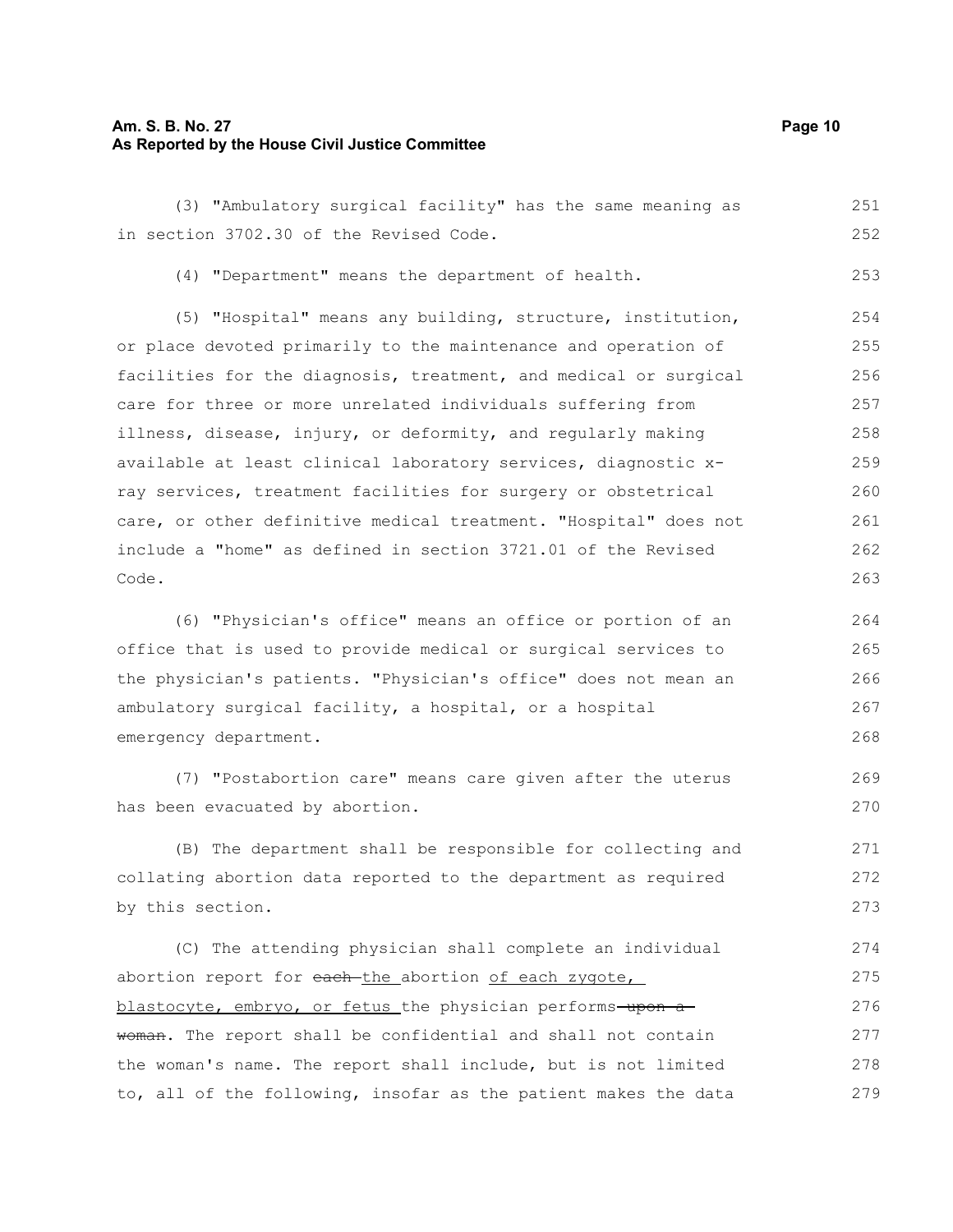| available that is not within the physician's knowledge:         | 280 |
|-----------------------------------------------------------------|-----|
| (1) Patient number;                                             | 281 |
| (2) The name and address of the facility in which the           | 282 |
| abortion was performed, and whether the facility is a hospital, | 283 |
| ambulatory surgical facility, physician's office, or other      | 284 |
| facility;                                                       | 285 |
| (3) The date of the abortion;                                   | 286 |
| (4) If a surgical abortion, the method of final                 | 287 |
| disposition of the fetal remains under Chapter 3726. of the     | 288 |
| Revised Code;                                                   | 289 |
| (5) All of the following regarding the woman on whom the        | 290 |
| abortion was performed:                                         | 291 |
| (a) Zip code of residence;                                      | 292 |
| $(b)$ Age;                                                      | 293 |
| (c) Race;                                                       | 294 |
| (d) Marital status;                                             | 295 |
| (e) Number of previous pregnancies;                             | 296 |
| (f) Years of education;                                         | 297 |
| (g) Number of living children;                                  | 298 |
| (h) Number of zygotes, blastocytes, embryos, or fetuses         | 299 |
| previously-induced abortions aborted;                           | 300 |
| (i) Date of last induced abortion;                              | 301 |
| (j) Date of last live birth;                                    | 302 |
| (k) Method of contraception at the time of conception;          | 303 |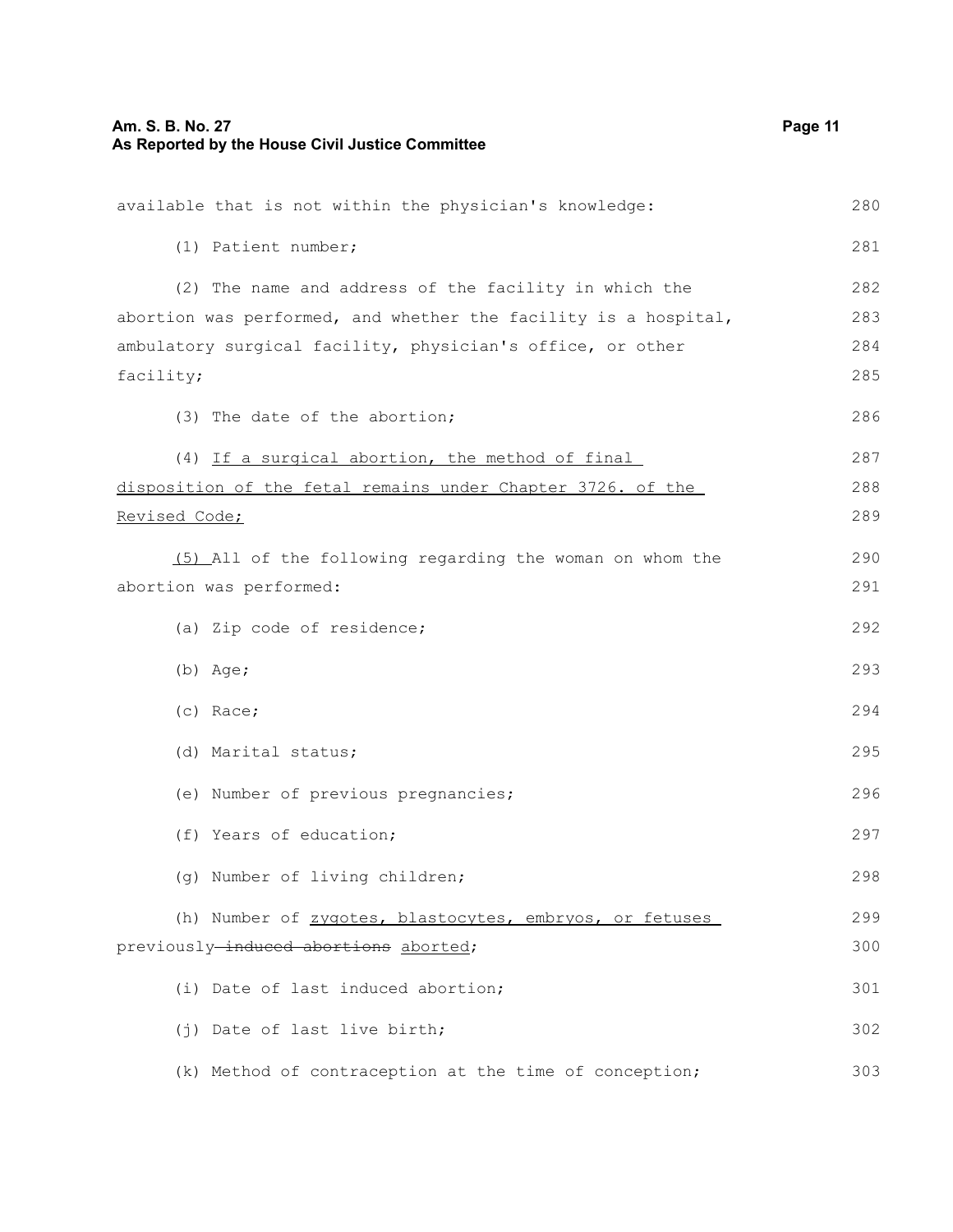| (1) Date of the first day of the last menstrual period;          | 304 |
|------------------------------------------------------------------|-----|
| (m) Medical condition at the time of the abortion;               | 305 |
| (n) Rh-type;                                                     | 306 |
| (o) The number of weeks of gestation at the time of the          | 307 |
| abortion.                                                        | 308 |
| (5) (6) The type of abortion procedure performed;                | 309 |
| $(6)$ (7) Complications by type;                                 | 310 |
| (7) (8) Written acknowledgment by the attending physician        | 311 |
| that the pregnant woman is not seeking the abortion, in whole or | 312 |
| in part, because of any of the following:                        | 313 |
| (a) A test result indicating Down syndrome in an unborn          | 314 |
| child;                                                           | 315 |
| (b) A prenatal diagnosis of Down syndrome in an unborn           | 316 |
| child;                                                           | 317 |
| (c) Any other reason to believe that an unborn child has         | 318 |
| Down syndrome.                                                   | 319 |
| (8) (9) Type of procedure performed after the abortion;          | 320 |
| (9) (10) Type of family planning recommended;                    | 321 |
| (10) -(11) Type of additional counseling given;                  | 322 |
| (11) -(12) Signature of attending physician.                     | 323 |
| (D) The physician who completed the abortion report under        | 324 |
| division (C) of this section shall submit the abortion report to | 325 |
| the department within fifteen days after the woman is            | 326 |
| discharged.                                                      | 327 |

(E) The appropriate vital records report or certificate 328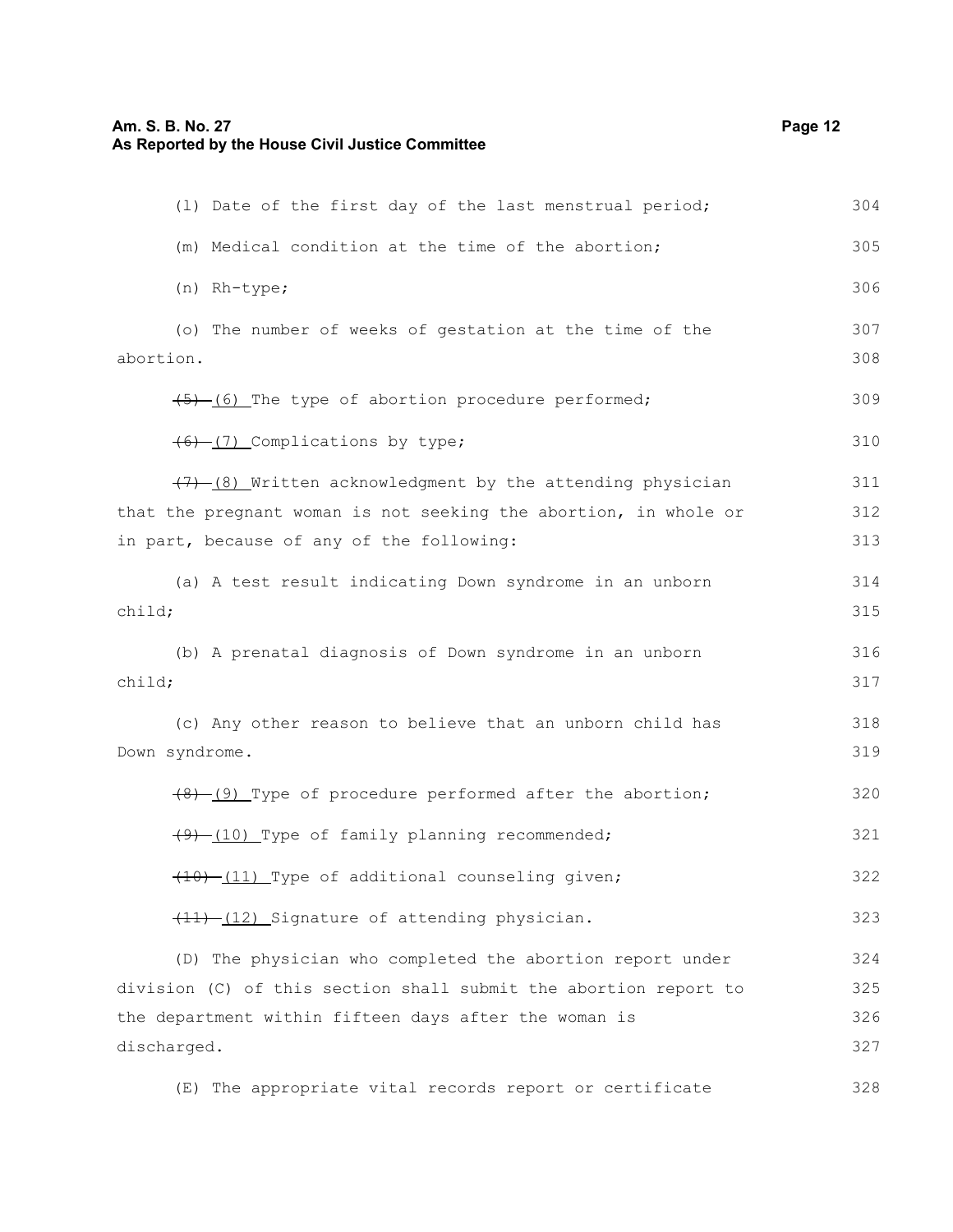#### **Am. S. B. No. 27 Page 13 As Reported by the House Civil Justice Committee**

shall be made out after the twentieth week of gestation. 329

(F) A copy of the abortion report shall be made part of the medical record of the patient of the facility in which the abortion was performed. 330 331 332

(G) Each hospital shall file monthly and annual reports listing the total number of women who have undergone a posttwelve-week-gestation abortion and received postabortion care. The annual report shall be filed following the conclusion of the state's fiscal year. Each report shall be filed within thirty days after the end of the applicable reporting period. 333 334 335 336 337 338

(H) Each case in which a physician treats a post abortion complication shall be reported on a postabortion complication form. The report shall be made upon a form prescribed by the department, shall be signed by the attending physician, and shall be confidential. 339 340 341 342 343

(I)(1) Not later than the first day of October of each year, the department shall issue an annual report of the abortion data reported to the department for the previous calendar year as required by this section. The annual report shall include at least the following information: 344 345 346 347 348

(a) The total number of-induced abortions zygotes, blastocytes, embryos, or fetuses that were aborted; 349 350

(b) The number of abortions performed on Ohio and out-ofstate residents; 351 352

(c) The number of abortions performed, sorted by each of the following: 353 354

(i) The age of the woman on whom the abortion was performed, using the following categories: under fifteen years 355 356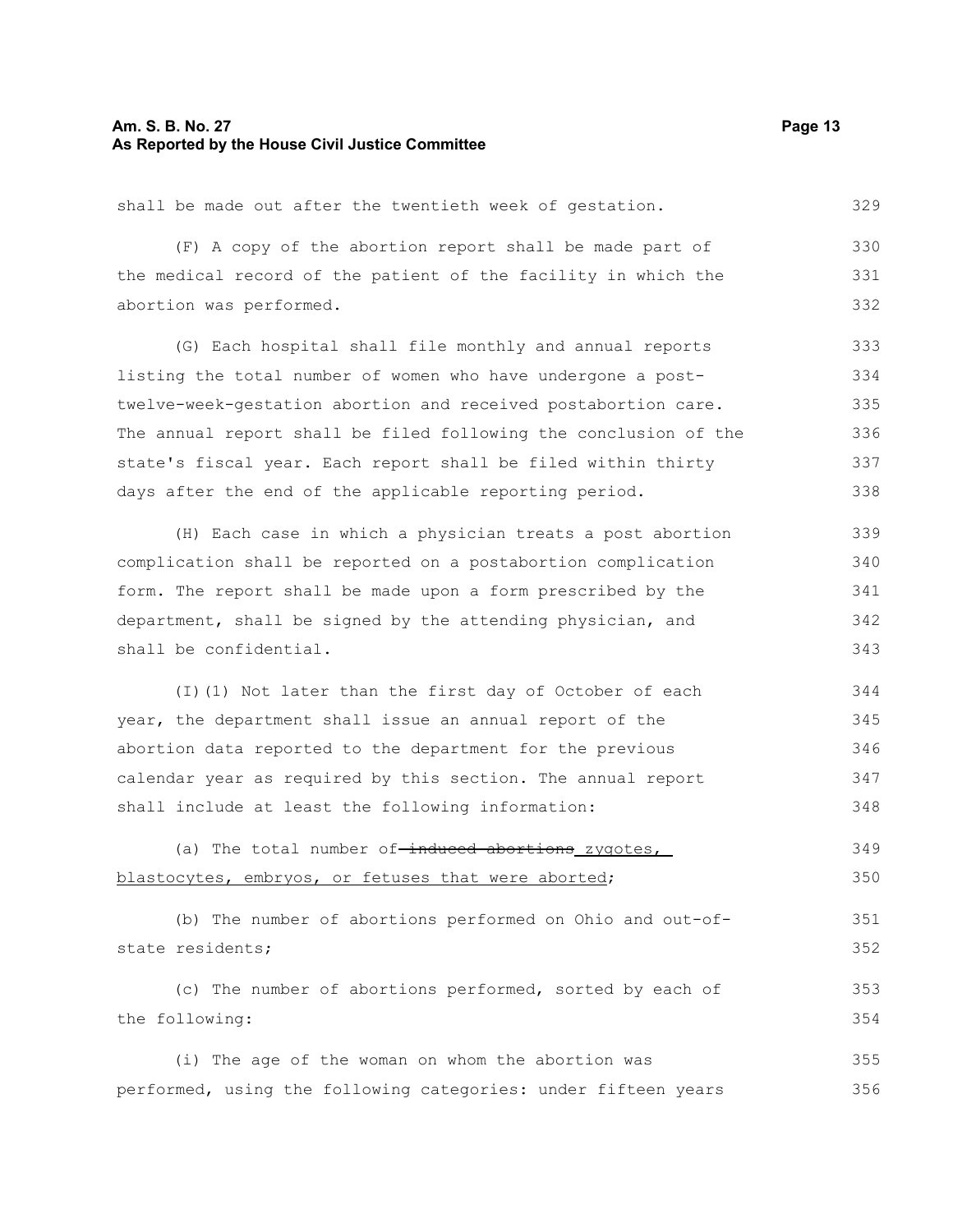#### **Am. S. B. No. 27 Page 14 As Reported by the House Civil Justice Committee**

of age, fifteen to nineteen years of age, twenty to twenty-four years of age, twenty-five to twenty-nine years of age, thirty to thirty-four years of age, thirty-five to thirty-nine years of age, forty to forty-four years of age, forty-five years of age or older; (ii) The race and Hispanic ethnicity of the woman on whom the abortion was performed; (iii) The education level of the woman on whom the abortion was performed, using the following categories or their equivalents: less than ninth grade, ninth through twelfth grade, one or more years of college; (iv) The marital status of the woman on whom the abortion was performed; (v) The number of living children of the woman on whom the abortion was performed, using the following categories: none, one, or two or more; (vi) The number of weeks of gestation of the woman at the time the abortion was performed, using the following categories: less than nine weeks, nine to twelve weeks, thirteen to nineteen weeks, or twenty weeks or more; (vii) The county in which the abortion was performed; (viii) The type of abortion procedure performed; (ix) The number of abortions zygotes, blastocytes, embryos, or fetuses previously performed on aborted by the woman on whom the abortion was performed; (x) The type of facility in which the abortion was performed; 357 358 359 360 361 362 363 364 365 366 367 368 369 370 371 372 373 374 375 376 377 378 379 380 381 382 383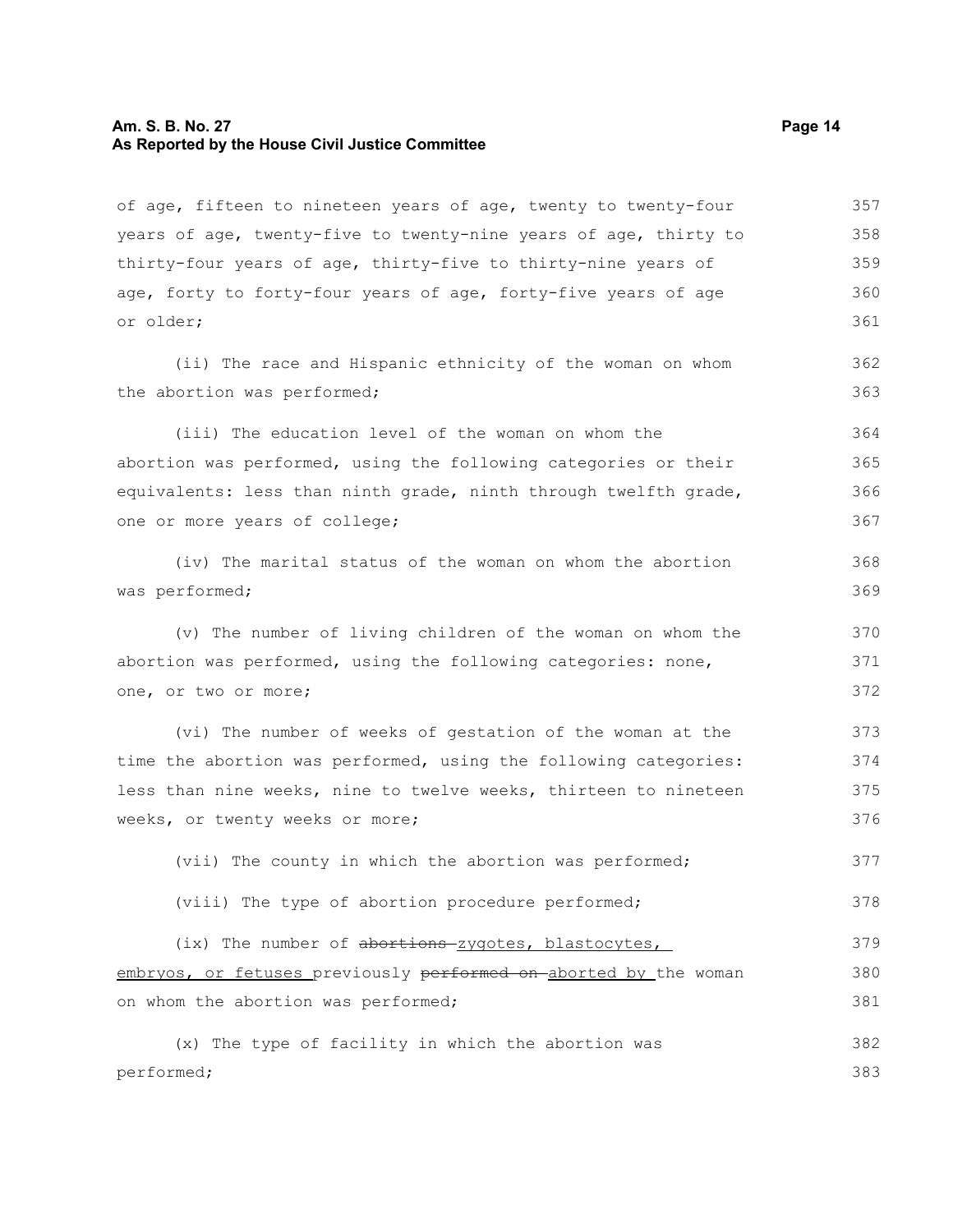#### **Am. S. B. No. 27 Page 15 As Reported by the House Civil Justice Committee**

(xi) For Ohio residents, the county of residence of the woman on whom the abortion was performed. 384 385

(2) The report also shall indicate the number and type of the abortion complications reported to the department either on the abortion report required under division (C) of this section or the postabortion complication report required under division (H) of this section. 386 387 388 389 390

(3) In addition to the annual report required under division (I)(1) of this section, the department shall make available, on request, the number of abortions performed by zip code of residence. 391 392 393 394

(J) The director of health shall implement this section and shall apply to the court of common pleas for temporary or permanent injunctions restraining a violation or threatened violation of its requirements. This action is an additional remedy not dependent on the adequacy of the remedy at law. 395 396 397 398 399

#### **Sec. 3726.01.** As used in this chapter:

(A) "Abortion facility" means any of the following in which abortions are induced or performed: 401 402

(1) Ambulatory surgical facility as defined in section 3702.30 of the Revised Code;

(2) Any other facility in which abortion is legally provided. 405 406

(B) "Cremation" has the same meaning as in section 4717.01 of the Revised Code. 407 408

(C) "Fetal remains" means the product of human conception that has been aborted. If a woman is carrying more than one zygote, blastocyte, embryo, or fetus, such as in the incidence 409 410 411

400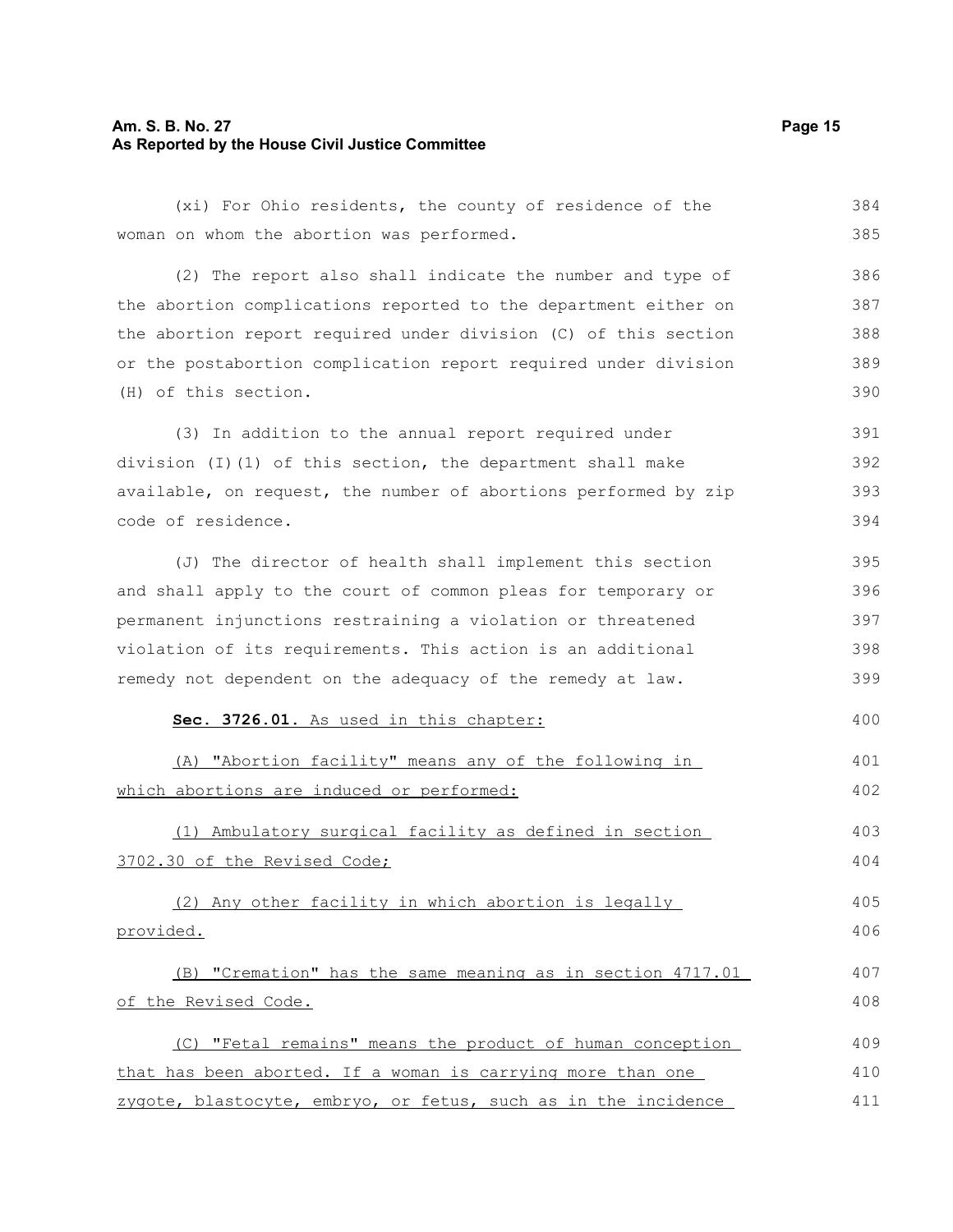### **Am. S. B. No. 27 Page 16 As Reported by the House Civil Justice Committee**

| of twins or triplets, each zygote, blastocyte, embryo, or fetus  | 412 |
|------------------------------------------------------------------|-----|
| or any of its parts that is aborted is a separate product of     | 413 |
| human conception that has been aborted.                          | 414 |
| (D) "Interment" means the burial or entombment of fetal          | 415 |
| remains.                                                         | 416 |
| Sec. 3726.02. (A) Final disposition of fetal remains from        | 417 |
| a surgical abortion at an abortion facility shall be by          | 418 |
| cremation or interment.                                          | 419 |
| (B) The cremation of fetal remains under division (A) of         | 420 |
| this section shall be in a crematory facility, in compliance     | 421 |
| with Chapter 4717. of the Revised Code.                          | 422 |
| (C) As used in this section, "crematory facility" has the        | 423 |
| same meaning as in section 4717.01 of the Revised Code.          | 424 |
| Sec. 3726.03. (A) A pregnant woman who has a surgical            | 425 |
| abortion has the right to determine both of the following        | 426 |
| regarding the fetal remains:                                     | 427 |
| (1) Whether the final disposition shall be by cremation or       | 428 |
| interment;                                                       | 429 |
| (2) The location for the final disposition.                      | 430 |
| (B) A pregnant woman who has a surgical abortion shall be        | 431 |
| provided with a notification form described in division (A) of   | 432 |
| section 3726.14 of the Revised Code.                             | 433 |
| Sec. 3726.04. (A) (1) If a pregnant woman desires to             | 434 |
| exercise the rights under division (A) of section 3726.03 of the | 435 |
| Revised Code, she shall make the determination in writing using  | 436 |
| a form prescribed by the director of health under division (C)   | 437 |
| of section 3726.14 of the Revised Code. The determination must   | 438 |
| clearly indicate both of the following:                          | 439 |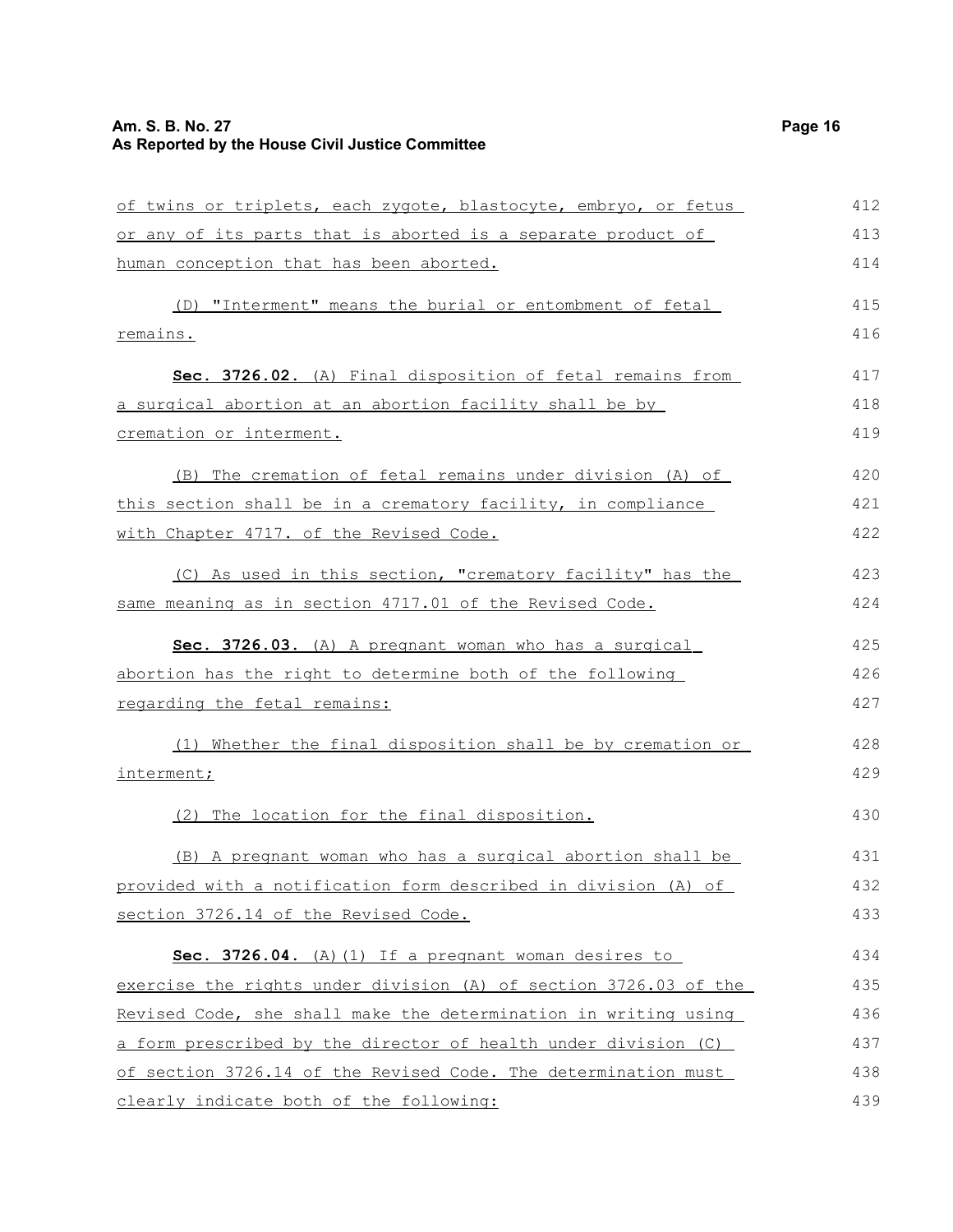| (a) Whether the final disposition will be by cremation or        | 440 |
|------------------------------------------------------------------|-----|
| interment;                                                       | 441 |
| (b) Whether the final disposition will be at a location          | 442 |
| other than one provided by the abortion facility.                | 443 |
| (2) If a pregnant woman does not desire to exercise the          | 444 |
| rights under division (A) of section 3726.03 of the Revised      | 445 |
| Code, the abortion facility shall determine whether final        | 446 |
| disposition shall be by cremation or interment.                  | 447 |
| (B) (1) A pregnant woman who is under eighteen years of          | 448 |
| age, unmarried, and unemancipated shall obtain parental consent  | 449 |
| from one of the person's parents, quardian, or custodian to the  | 450 |
| final disposition determination she makes under division (A) (1) | 451 |
| of this section. The consent shall be made in writing using a    | 452 |
| form prescribed by the director under division (B) of section    | 453 |
| 3726.14 of the Revised Code.                                     | 454 |
| (2) The consent under division (B) (1) of this section is        | 455 |
| not required for a pregnant woman exercising her rights under    | 456 |
| division (A) of section 3726.03 of the Revised Code if an order  | 457 |
| authorizing the minor to consent, or the court to consent on     | 458 |
| behalf of the minor, to the abortion was issued under section    | 459 |
| 2151.85 or division (C) of section 2919.121 of the Revised Code. | 460 |
| Sec. 3726.041. (A) A pregnant woman who is carrying more         | 461 |
| than one zygote, blastocyte, embryo, or fetus, who desires to    | 462 |
| exercise the rights under division (A) of section 3726.03 of the | 463 |
| Revised Code, shall complete one form under division (A) (1) of  | 464 |
| section 3726.04 of the Revised Code for each zygote, blastocyte, | 465 |
| embryo, or fetus that will be aborted.                           | 466 |
| (B) A pregnant woman who obtains parental consent under          | 467 |
| division (B)(1) of section 3726.04 of the Revised Code shall use | 468 |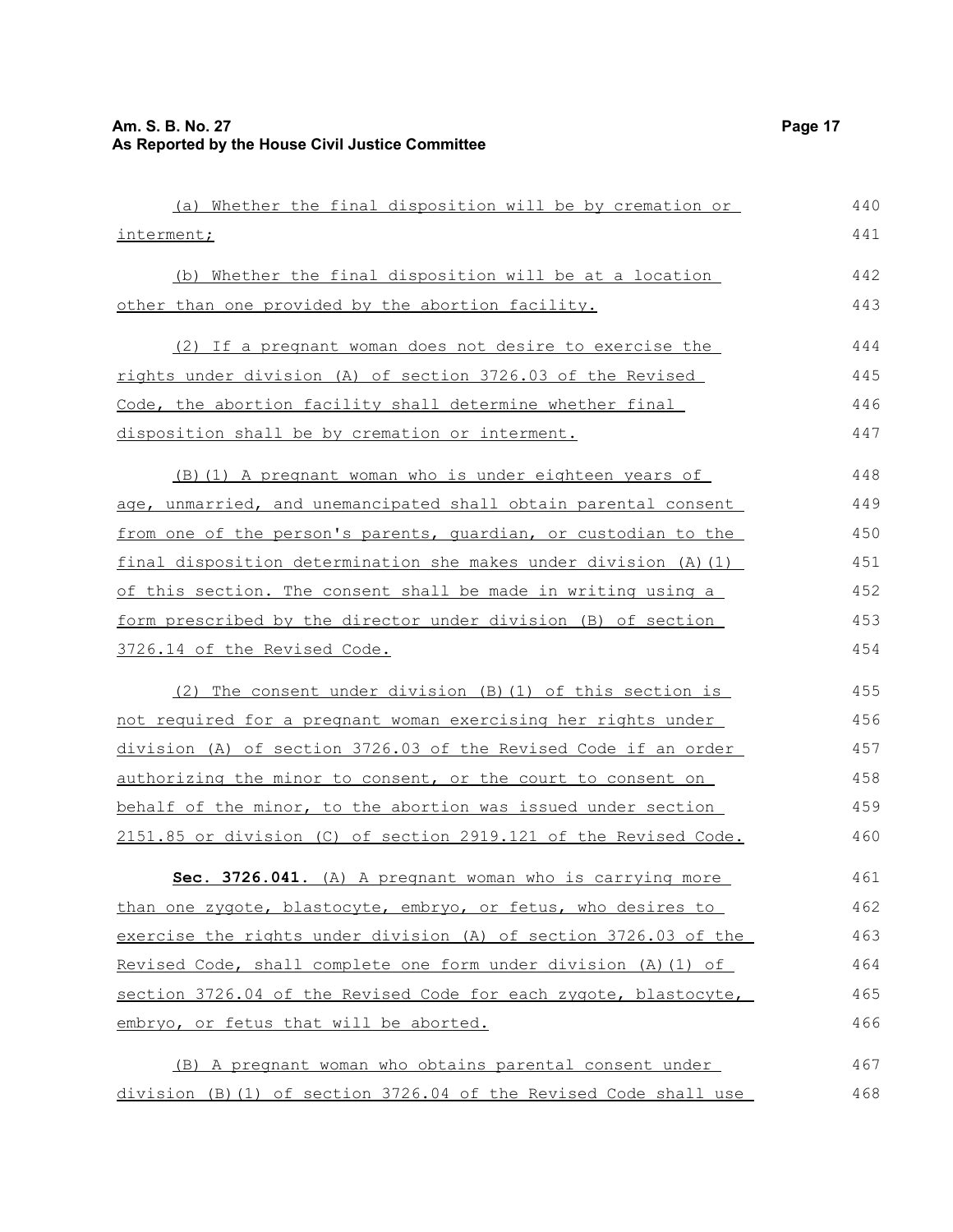| one consent form for each zygote, blastocyte, embryo, or fetus       | 469 |
|----------------------------------------------------------------------|-----|
| that will be aborted.                                                | 470 |
| Sec. 3726.042. A form used under section 3726.04 of the              | 471 |
| Revised Code that covers more than one zygote, blastocyte,           | 472 |
| embryo, or fetus that will be aborted is invalid.                    | 473 |
| Sec. 3726.05. An abortion facility may not release fetal             | 474 |
| remains from a surgical abortion, or arrange for the cremation       | 475 |
| or interment of such fetal remains, until it obtains a final         | 476 |
| disposition determination made, and if applicable, the consent       | 477 |
| made, under section 3726.04 or 3726.041 of the Revised Code.         | 478 |
| Sec. 3726.09. (A) Except as provided in division (B) of              | 479 |
| this section, an abortion facility shall pay for and provide for     | 480 |
| the cremation or interment of the fetal remains from a surgical      | 481 |
| abortion performed at that facility.                                 | 482 |
| (B) If the disposition determination made under division             | 483 |
| (A) (1) of section 3726.04 or 3726.041 of the Revised Code           | 484 |
| identifies a location for final disposition other than one           | 485 |
| provided by the abortion facility, the pregnant woman is             | 486 |
| <u>responsible for the costs related to the final disposition of</u> | 487 |
| the fetal remains at the chosen location.                            | 488 |
| Sec. 3726.10. An abortion facility shall document in the             | 489 |
| pregnant woman's medical record the final disposition                | 490 |
| determination made, and if applicable, the consent made, under       | 491 |
| section 3726.04 or 3726.041 of the Revised Code.                     | 492 |
| Sec. 3726.11. An abortion facility shall maintain                    | 493 |
| evidentiary documentation demonstrating the date and method of       | 494 |
| the disposition of fetal remains from surgical abortions             | 495 |
| performed or induced in the facility.                                | 496 |
| Sec. 3726.12. An abortion facility shall have written                | 497 |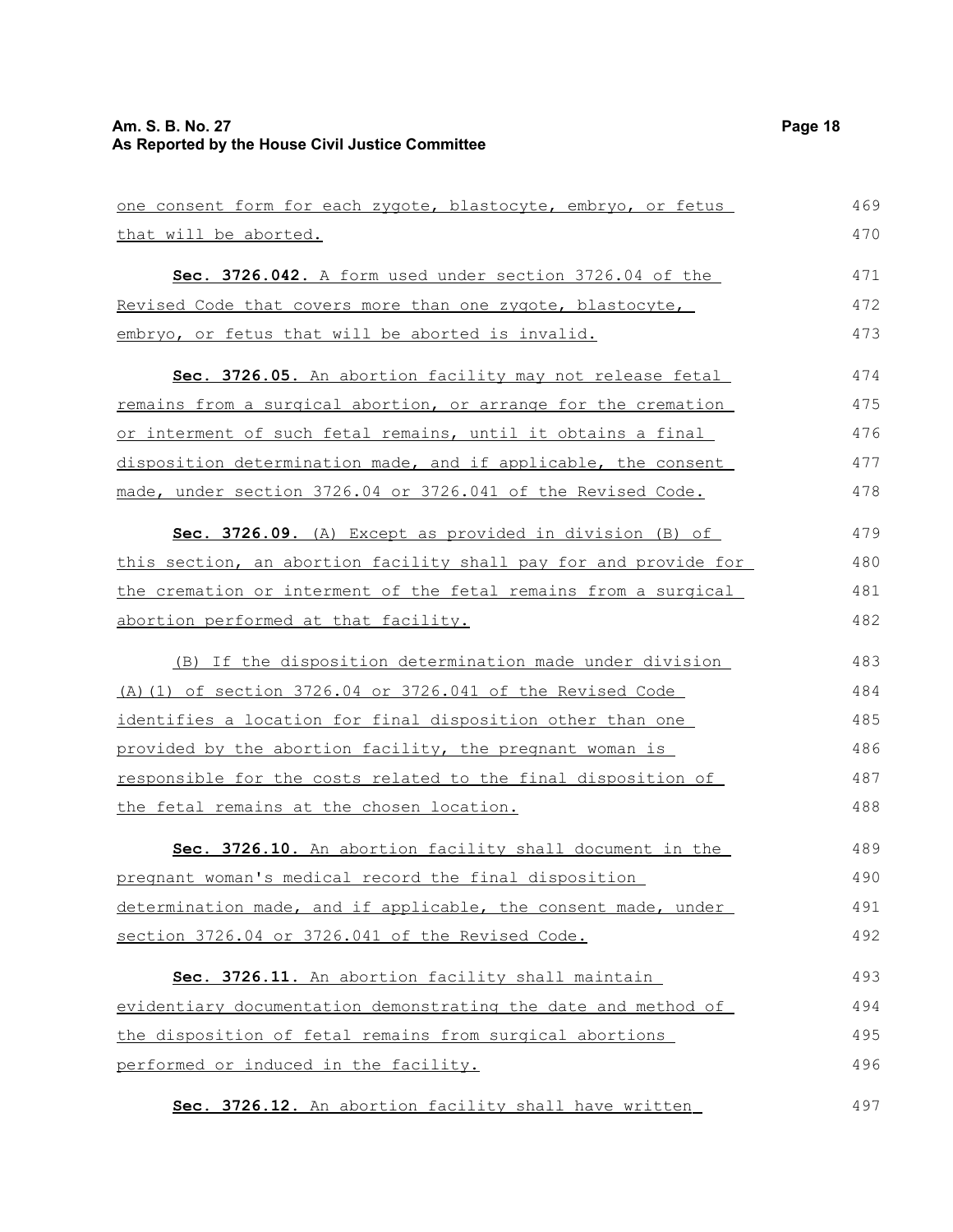policies and procedures regarding cremation or interment of fetal remains from surgical abortions performed or induced in **Sec. 3726.13.** An abortion facility shall develop and maintain a written list of locations at which it provides or arranges for the final disposition of fetal remains from surgical abortions. **Sec. 3726.14.** Not later than ninety days after the effective date of this section, the director of health, in accordance with Chapter 119. of the Revised Code, shall adopt rules necessary to carry out sections 3726.01 to 3726.13 of the Revised Code, including rules that prescribe the following: (A) The notification form informing pregnant women who seek surgical abortions of the following: (1) The right to determine final disposition of fetal remains under division (A) of section 3726.03 of the Revised 498 499 500 501 502 503 504 505 506 507 508 509 510 511 512 513

Code;

the facility.

(2) The available options for locations and methods for the disposition of fetal remains. 515 516

(B) The consent form for purposes of section 3726.04 or 3726.041 of the Revised Code; 517 518

(C)(1) A detachable supplemental form to the form described in division (B)(4) of section 2317.56 of the Revised Code that meets the following requirements: 519 520 521

(a) Indicates whether the pregnant woman has indicated a preference as to the method of disposition of the fetal remains and the preferred method selected; 522 523 524

(b) Indicates whether the pregnant woman has indicated a 525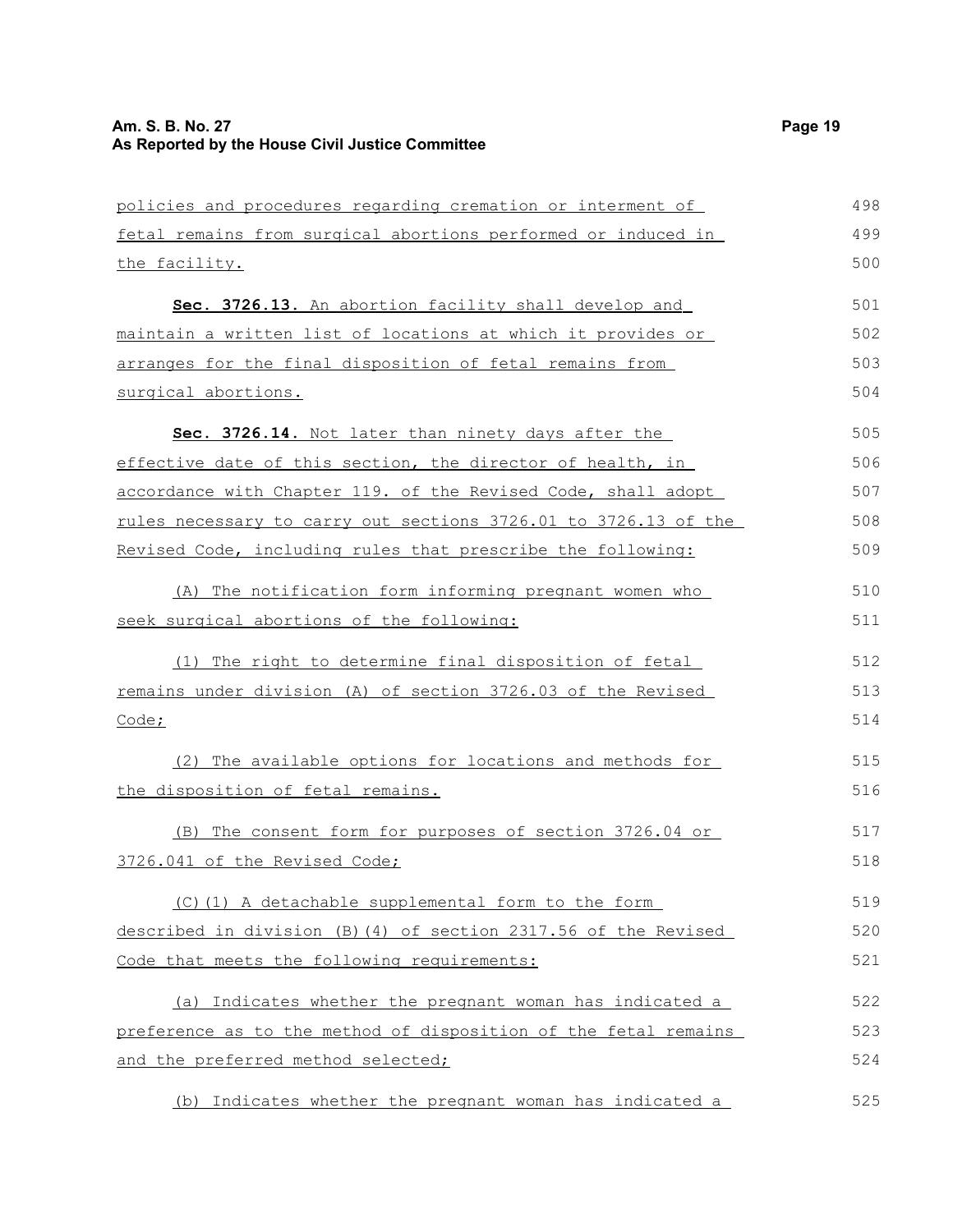preference as to the location of disposition of the fetal remains; (c) Provides for the signature of the physician who is to perform or induce the abortion; (d) Provides for a medical identification number for the pregnant woman but does not provide for the pregnant woman's printed name or signature. (2) If a medical emergency or medical necessity prevents the pregnant woman from completing the detachable supplemental form, procedures to complete that form a reasonable time after the medical emergency or medical necessity has ended. **Sec. 3726.15.** A person who buries or cremates fetal remains from a surgical abortion is not liable for or subject to damages in any civil action, prosecution in any criminal proceeding, or professional disciplinary action related to the disposal of fetal remains, if that person does all of the following: (A) Acts in good faith compliance with this chapter and, if applicable, section 4717.271 of the Revised Code; (B) Receives a copy of a properly executed detachable supplemental form described in division (C)(1) of section 3726.14 of the Revised Code; (C) Acts in furtherance of the final disposition of the fetal remains. **Sec. 3726.16.** Except for the requirements of section 3705.20 of the Revised Code, no conflicting provision of the Revised Code or conflicting procedure of an agency or board shall apply regarding a person who buries or cremates fetal 526 527 528 529 530 531 532 533 534 535 536 537 538 539 540 541 542 543 544 545 546 547 548 549 550 551 552 553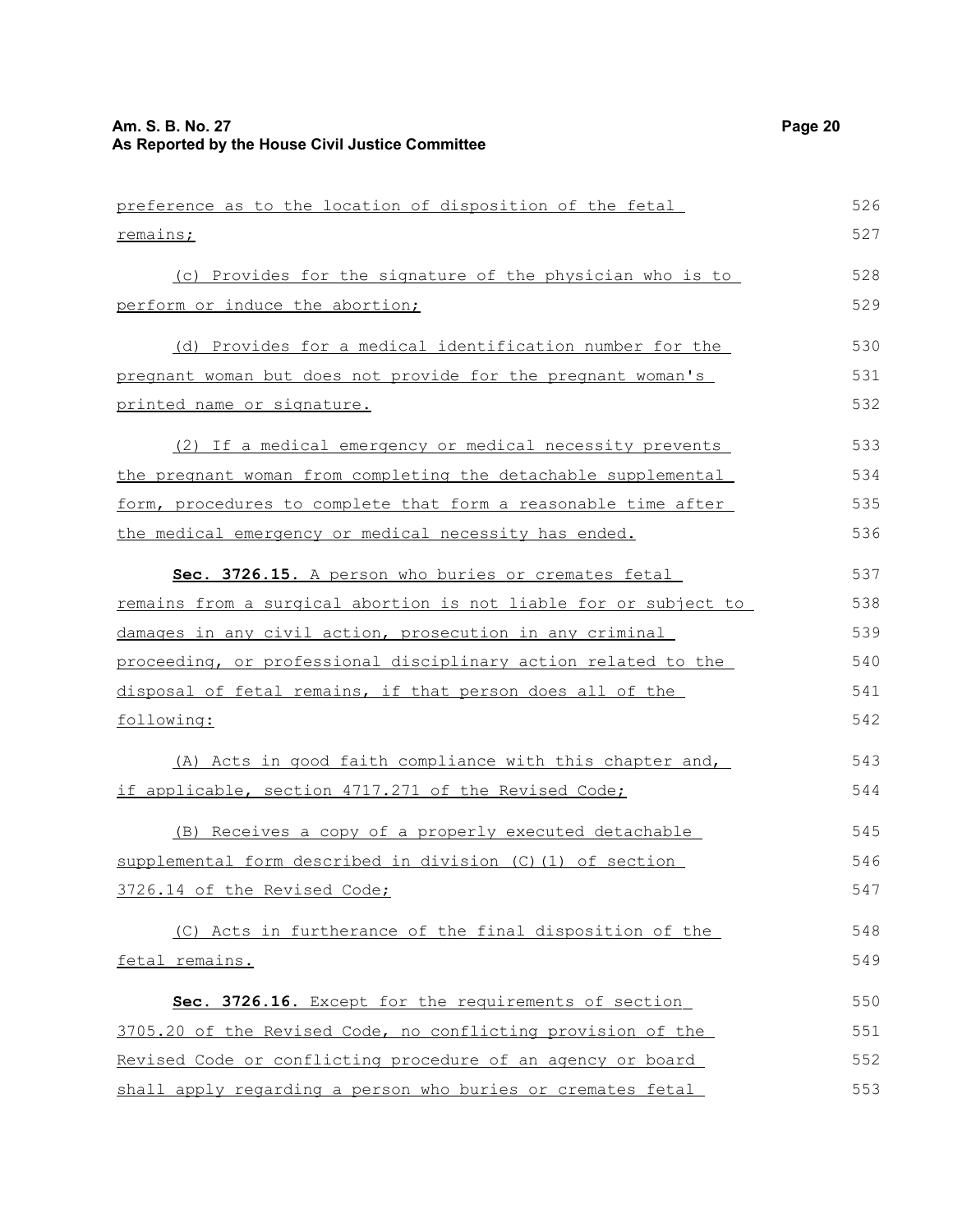| remains in accordance with section 3726.15 of the Revised Code. | 554 |
|-----------------------------------------------------------------|-----|
| Sec. 3726.95. A pregnant woman who has a surgical               | 555 |
| abortion, the fetal remains from which are not disposed of in   | 556 |
| compliance with this chapter, is not quilty of committing,      | 557 |
| attempting to commit, complicity in the commission of, or       | 558 |
| conspiracy in the commission of a violation of section 3726.99  | 559 |
| of the Revised Code.                                            | 560 |
| Sec. 3726.99. (A) No person shall fail to comply with           | 561 |
| section 3726.02, 3726.05, 3726.10, or 3726.11 of the Revised    | 562 |
| Code.                                                           | 563 |
| (B) Whoever knowingly violates division (A) of this             | 564 |
| section is quilty of failure to dispose of fetal remains        | 565 |
| humanely, a misdemeanor of the first degree.                    | 566 |
| Sec. 4717.271. The following applies to a crematory             | 567 |
| operator that cremates fetal remains for an abortion facility   | 568 |
| under Chapter 3726. of the Revised Code.                        | 569 |
| (A) A crematory operator shall not do any of the                | 570 |
| following:                                                      | 571 |
| (1) Cremate fetal remains without receiving a copy of a         | 572 |
| properly executed detachable supplemental form described in     | 573 |
| division (C)(1) of section 3726.14 of the Revised Code;         | 574 |
| (2) Dispose of the cremated fetal remains by a means other      | 575 |
| than one of the following:                                      | 576 |
| (a) Placing them in a grave, crypt, or niche;                   | 577 |
| (b) Scattering them in any dignified manner, including in       | 578 |
| a memorial garden, at sea, by air, or at a scattering ground    | 579 |
| described in section 1721.21 of the Revised Code;               | 580 |